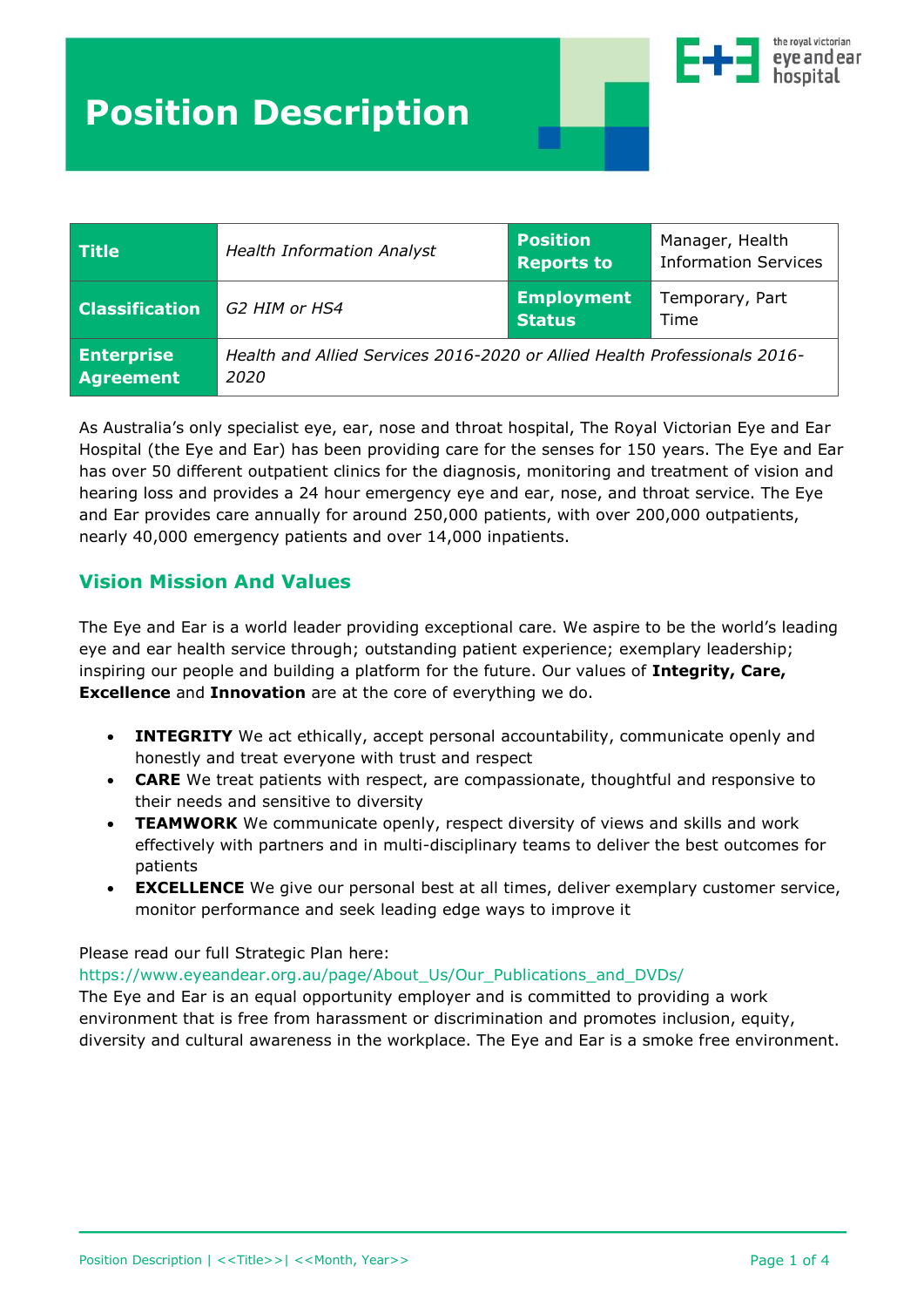

## **Position Summary:**

The Health Information Analyst will be required to extract, collate and disseminate information required for monitoring hospital performance, planning, clinical documentation, HIS service delivery and research using various databases and data management software. The role involves the interpretation and implementation of complex business rules to ensure PiMS and EMR configuration and processes are current and meet statutory and organisational requirements. The role will also involve consultation and liaison with clinical and non-clinical staff to improve processes, education, compliance and identify and resolve arising issues.

# **Key Responsibilities / Performance Outcomes:**

- 1. Work within an ethically and legally sound framework. Ensure responsibilities are undertaken in accordance with the Eye and Ear policies and procedures, Code of Conduct and applicable legislation.
- 2. Information Technology (IT) skills that are commensurate with the requirements of the role.
- 3. Coordinate the mandatory reporting process to ensure deadlines are met and data is of a high standard. This includes extraction, validation, submission and error management for all datasets (i.e. VAED, VEMD, VINAH, ESIS) and provide backup when required.
- 4. Coordinate the end of financial year data consolidation process along with the interpretation and implementation of any required extract or policy and funding guildeline updates.
- 5. Provide guidance to relevant areas and staff on the statuatory reporting requirements, business rules and data quality issues whilst developing the required support processes and overseeing there implementation.
- 6. Extract, collate and disseminate information required for monitoring hospital performance, planning, clinical documentation, HIS service delivery and research using various software and tools (i.e. SQL, Access, Excel).
- 7. Interpretation and implementation of complex business rules to ensure PiMS and EMR configuration and processes are current and meet statuatory and organisational requirements.
- 8. Other tasks as directed by the Manager, Health Information Services.

# **Quality, Patient Safety And Risk Management**

Ensure utilisation of systems designed to support quality, safety & risk management. This involves:

*-* Having an understanding of working within your role and responsibilities outlined in the Eye and Ear Quality Clinical Governance Framework [\(link\)](http://home.rveeh.local/InfoHub/Policy/Procedures/Quality%20and%20Clinical%20Governance%20Framework.docx) to deliver safe high quality and person-centred experience and care.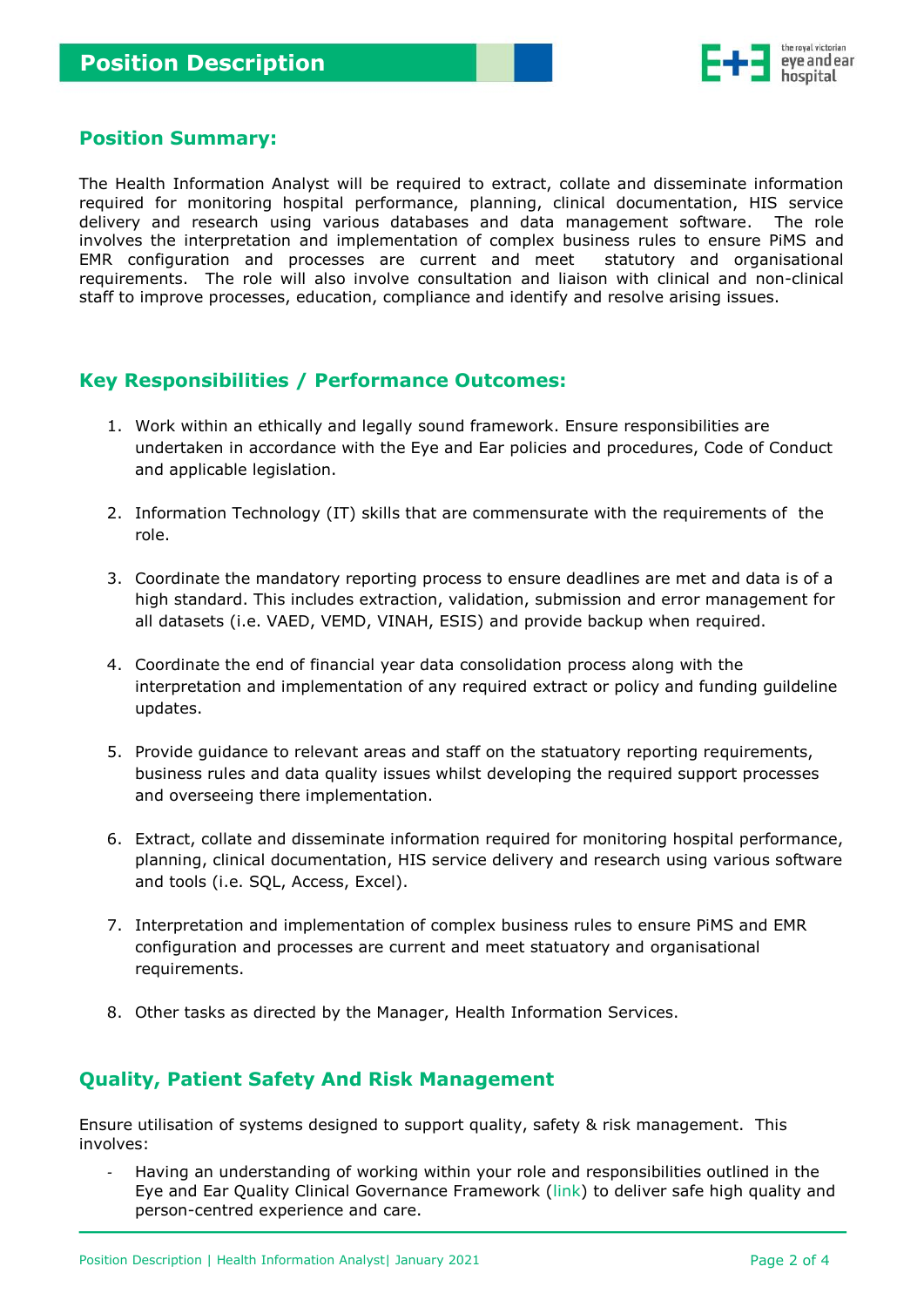

- *-* Participating in reporting and analysis of safety and quality data including risks or hazards.
- *-* Participating in improvement activities.
- Participating in the reporting and analysis of quality initiatives, adverse events and risk identification.
- Participating in appropriate professional development activities and other quality and safety training.
- *-* Participating in health service activities required for accreditation.
- *-* Ensuring appropriate use of hospital resources.
- *-* Demonstrate awareness of the financial requirements of the department and demonstrate an awareness of cost effective practice.
- *-* Actively participate in the annual performance development cycle.
- Is compliant with the Eye and Ear Data Accountability Framework [\(link\)](http://home.rveeh.local/InfoHub/Policy/Procedures/Data%20Accountability%20Framework.docx).

# **Occupational Health And Safety**

The Eye and Ear endeavours to provide a working environment for its employees that is safe and without risk to health. Employees are required to:

- *-* Perform their work with due regard for their own safety and health and for the safety and health of other people who may be affected by their acts or omissions.
- *-* Actively promote and demonstrate the organisational values of integrity, care, excellence and teamwork.
- *-* Participate in wellness@work initiatives.
- *-* Report any hazards, near miss and incidents (regardless of whether an injury occurred or not) via the Victorian Health Incident Management System (VHIMS) Riskman.
- Understand and adhere to emergency procedures.
- *-* Actively discourage and where possible call out inappropriate behaviour that may pose a safety risk to others.
- Participate actively in return to work programs if injured, and supporting injured colleagues in their return to work.

|                   | <b>Essential</b>                 | <b>Desirable</b>               |
|-------------------|----------------------------------|--------------------------------|
| Qualifications    | Tertiary qualification in health | Post graduate qualification in |
|                   | information, public health or    | data management                |
|                   | <i>informatics</i>               |                                |
| <b>Experience</b> | Extensive experience using SQL,  | Demonstrated experience with   |
|                   | MS Access and other database     | the submission and             |
|                   | tools                            | reconciliation of statuatory   |
|                   |                                  | extracts including mandatory   |
|                   |                                  | reporting requirements and     |

## **Selection Criteria: Qualifications, Experience And Competencies**